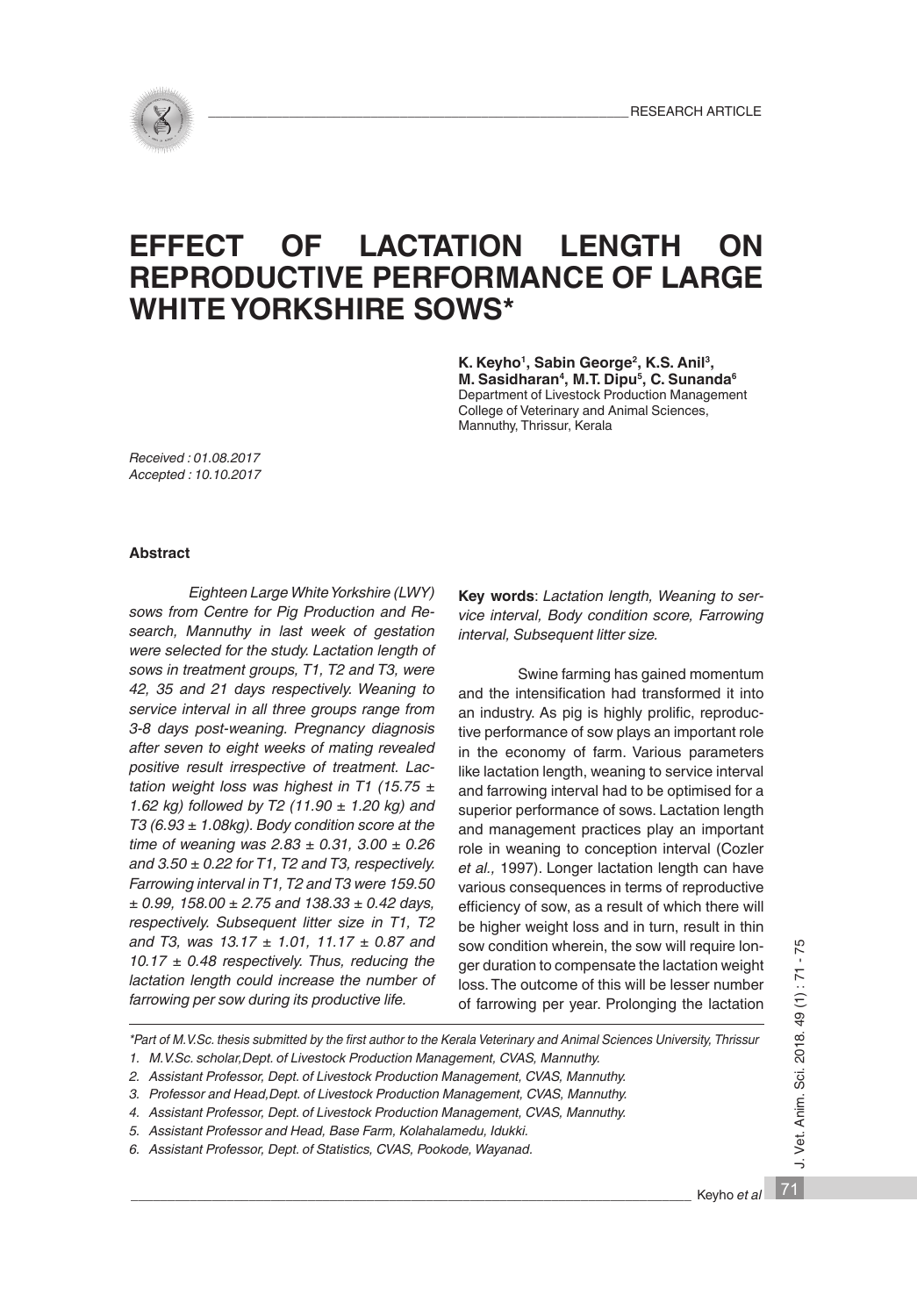length, have direct effect on farrowing interval, since farrowing interval is directly influenced by lactation length. Reducing lactation length reduces weaning to service interval and transmission of disease from dam to piglets can be reduced (Narayanan *et al.,* 2008). Thus, the aim of the study was to investigate the effect of lactation length on reproductive performance of Large White Yorkshire (LWY) sows.

# **Materials and Methods**

The study was conducted at Centre for Pig Production and Research Mannuthy. Eighteen LWY sows in last week of gestation were selected weighed and assigned to three groups (T1, T2 and T3) and housed in a farrowing pen. Lactation length of sows in T1, T2 and T3 were 42, 35 and 21 days respectively. All sows were maintained with same ration throughout the experiment. Body weight and visual Body Condition Score (BCS) of sows were taken on the day of farrowing and weaning. Sows were shifted to loose housing system after weaning and were mated (natural mating) in first post weaning heat. Weaning to service interval was noted and pregnancy diagnosis was done 7-8 weeks after mating using pregnancy detector. Farrowing interval and subsequent litter size was noted. The data obtained on various parameters were statistically analysed by using SPSS Version 24.0.

#### **Result and Discussion**

Body weights of sows in T1, T2 and T3 on the day of farrowing and weaning were presented in table 1. There was a significant change in body weight of sows  $(P < 0.01)$  between T1 and T2 with T3. Similar result was reported by Maes *et al.* (2004).Weight loss during lactation of T3 was akin to Patterson *et al.*  (2011) who noted a weight loss of  $7.1 \pm 0.2$  kg in sows weaned approximately 20 days post farrowing. Whilst, weight loss of T2 was similar to the observations of Lee *et al.* (2014) who noted a lactation weight loss of  $10.03 \pm 4.26$  kg in multiparous Duroc sows with lactation length of 28 days. The weight loss of T1 group was as reported by Mageshram (2015) in LWY sows having a lactation length of 45 days with a weight loss of  $17.80 \pm 0.29$  kg.

Visual BCS of sows in three treatments were furnished in table 2. A significant difference was noticed within the group in BCS of sows in T1 and T2. However there was no significant difference noticed between the groups. Sows in T2 and T3 have BCS of  $3.00 \pm 0.26$  and  $3.50 \pm 0.22$  respectively at the time of weaning which was in agreement with Muirhead and Alexander (1997). In the present finding BCS was better than that was reported by Maes *et al.* (2004) who found a BCS of 2.92 and 2.86 at the time of weaning on sows with a lactation length of 21 and 28 days, respectively. Irrespective of lactation length, BCS of T1, T2 and T3 was higher than a score of  $2.3 \pm 0.01$  in sows with a lactation length of 19 days as reported by Schenkel *et al.* (2010).

Weaning to service interval in T1, T2 and T3 were  $3.667 \pm 0.80$ ,  $8.83 \pm 3.12$  and  $3.167 \pm 0.48$  days, respectively. There was no significant difference between the groups. This was in contradiction with Tummaruk *et al.*  (2000) and Lesskiu *et al.* (2015), who reported a shorter weaning to service interval with longer lactation length.

72

|  | Table 1. Body weight of sows at farrowing and weaning |  |  |
|--|-------------------------------------------------------|--|--|
|--|-------------------------------------------------------|--|--|

|                                | Treatments                    |                                                             |                   |                    |         |
|--------------------------------|-------------------------------|-------------------------------------------------------------|-------------------|--------------------|---------|
| Parameters                     | Τ1                            | T2                                                          | T3                | F value            | P value |
| Initial body weight (kg)       | 159.67±9.94                   | 161.33±11.57                                                | $156.17 \pm 7.17$ | 0.07 <sup>ns</sup> | 0.93    |
| Body weight at weaning<br>(kg) |                               | $141.92 \pm 10.98$   $147.68 \pm 11.71$   $147.33 \pm 6.90$ |                   | 0.10 <sup>ns</sup> | 0.90    |
| Change in body weight<br>(kg)  | $15.75 \pm 1.62$ <sup>a</sup> | $11.90 \pm 1.20^a$                                          | $6.93 \pm 1.08^b$ | 11.19"             | 0.00    |

*ns – Non significant (P > 0.05); \*\* significant at 0.01; Means having same letters as superscript within a raw are homogeneous*

Effect of lactation length on reproductive performance of...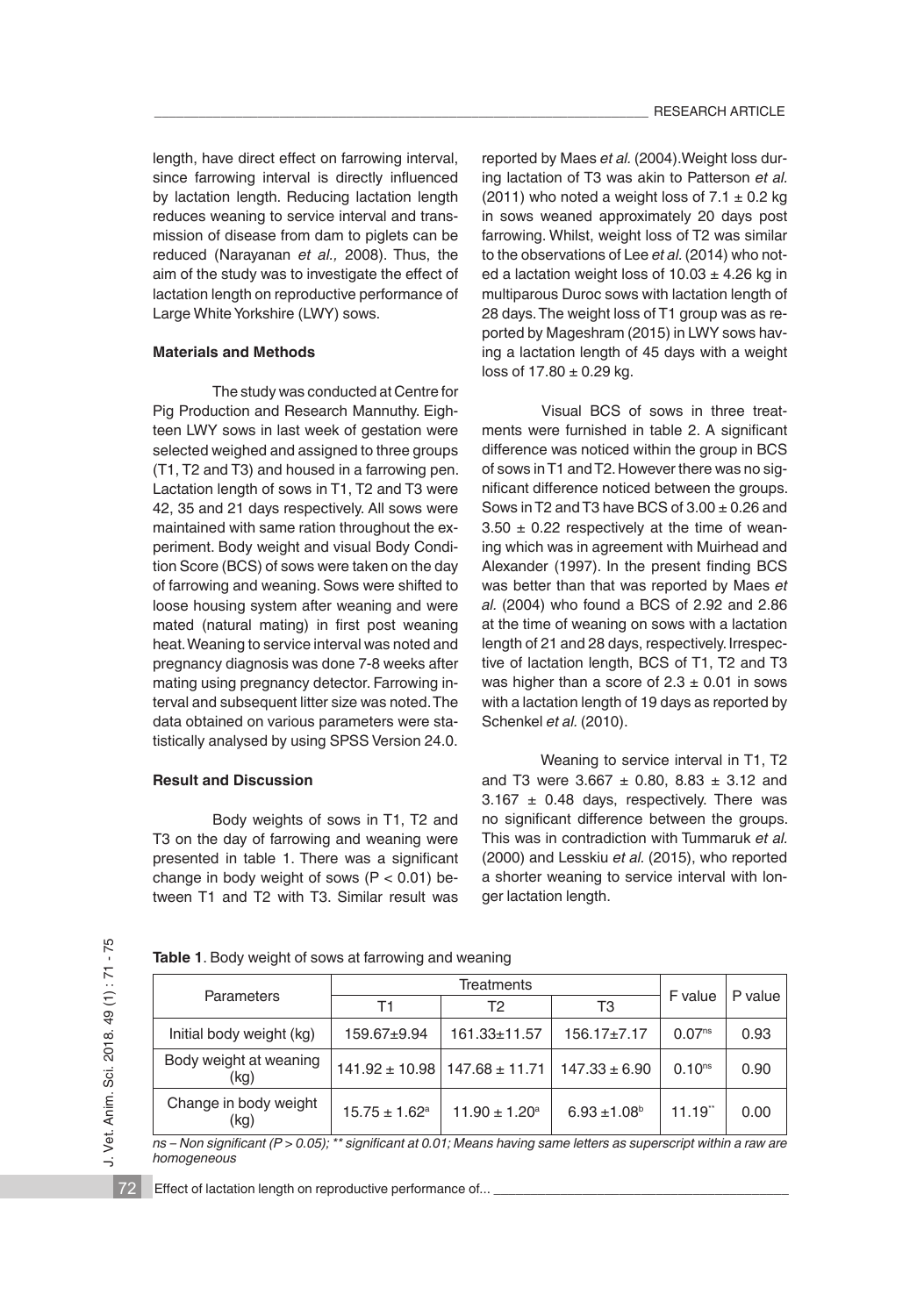| <b>Treatments</b> | Body Condition Score (B.C.S) | Z value            | value<br>Р         |      |
|-------------------|------------------------------|--------------------|--------------------|------|
|                   | Initial                      | Day of weaning     |                    |      |
| Τ1                | $3.83 \pm 0.31$              | $2.83 \pm 0.31$    | 2.45"              | 0.01 |
| T2                | $3.83 \pm 0.31$              | $3.00 \pm 0.26$    | $2.24^{\degree}$   | 0.03 |
| T3                | $3.67 \pm 0.21$              | $3.50 \pm 0.22$    | 1.00 <sup>ns</sup> | 0.32 |
| $x^2$ value       | 0.18 <sup>ns</sup>           | 3.21 <sup>ns</sup> |                    |      |
| value             | 0.912                        | 0.21               |                    |      |

**Table 2.** Visual Body Condition Score

*ns – Non significant (P > 0.05); \*\* significant at 0.01; \*significant at 0.05 level*

| Table 3. Weaning to service interval, farrowing interval and weaning to subsequent litter size |  |  |  |
|------------------------------------------------------------------------------------------------|--|--|--|
|------------------------------------------------------------------------------------------------|--|--|--|

| <b>Parameters</b>                     | Treatments                |                           |                     | F value            | P value |
|---------------------------------------|---------------------------|---------------------------|---------------------|--------------------|---------|
|                                       | Τ1                        | Т2                        | T3                  |                    |         |
| Weaning to service<br>interval (days) | $3.67 \pm 0.80$           | $8.83 \pm 3.12$           | $3.17 \pm 0.48$     | 2.78 <sup>ns</sup> | 0.094   |
| Farrowing interval<br>(days)          | $159.50 \pm 0.99^{\circ}$ | $158.00 \pm 2.75^{\circ}$ | $138.33 \pm 0.42^b$ | 47.77**            | < 0.001 |
| Subsequent litter<br>size (No.)       | $13.17 \pm 1.01$          | $11.17 \pm 0.87$          | $10.17 \pm 0.48$    | 3.47 <sup>ns</sup> | 0.058   |

*ns – Non significant (P > 0.05); \*\* significant at 0.01; Means having same letters as superscript within a raw are homogeneous*

Shorter lactation length did not compromise the reproductive performance of sows in T3, which was in accordance with Takai and Koketsu (2007). Weaning to service interval in T1 and T3 were shorter and T2 was longer than that recorded by Schenkel *et al.* (2010) who reported weaning to service interval of 5.5 days in sows with a lactation length of 19 days. Patterson *et al.* (2011) also noted a weaning to service interval of 5 ± 0.2 days in Landrace Χ Large White Yorkshire sows weaned approximately 20 days post farrowing. However, Chen (2012) found that lactation length did not have effect on weaning to service interval.

Pregnancy diagnosis of sows in all treatments was positive. This was in agreement with Ronald *et al.* (2013) who found that sows mated by natural service as well as by artificial insemination have 100 per cent conception rate. However, in contrast to this, Am-in *et al*. (2010) reported that sows bred by artificial insemination had less non-return rate and higher farrowing rate compared to naturally bred sows.

Farrowing interval T1, T2 and T3 were 159.67  $\pm$  0.80, 157.83  $\pm$  3.16 and 138.17  $\pm$  0.48 respectively as presented in table 3. There was a significant difference  $(P < 0.01)$  in farrowing interval between T1 and T2 with T3. Shorter farrowing interval in T3 was due to short lactation length which is in agreement with Jayashree and Sivakumar (2013) and Ravi *et al.* (2013). There was no significant difference between T1 and T2 in farrowing interval. Subsequent litter size of T1, T2 and T3 were presented in table 3. Statistically there was no significant difference between the groups. However T1 had a maximum number of piglets followed by T2 and T3. Similar findings were reported Correa *et al.*  (2014) and Bruun *et al.* (2016). Subsequent litter size in T2 was more than T3, though weaning to service interval was within 5-10 days. This was in contradiction to Karvelienė *et al.* (2008) who reported that minimum number of piglets was observed when weaning to service interval lies within 5-10 days post weaning. Thus, lactation length might have more significant effect on the subsequent litter size than weaning to service interval.

Sows with a lactation length of 42 and 35 days lost more body weight during the course of lactation compared to sows with lactation length of 21 days. The BCS of sows in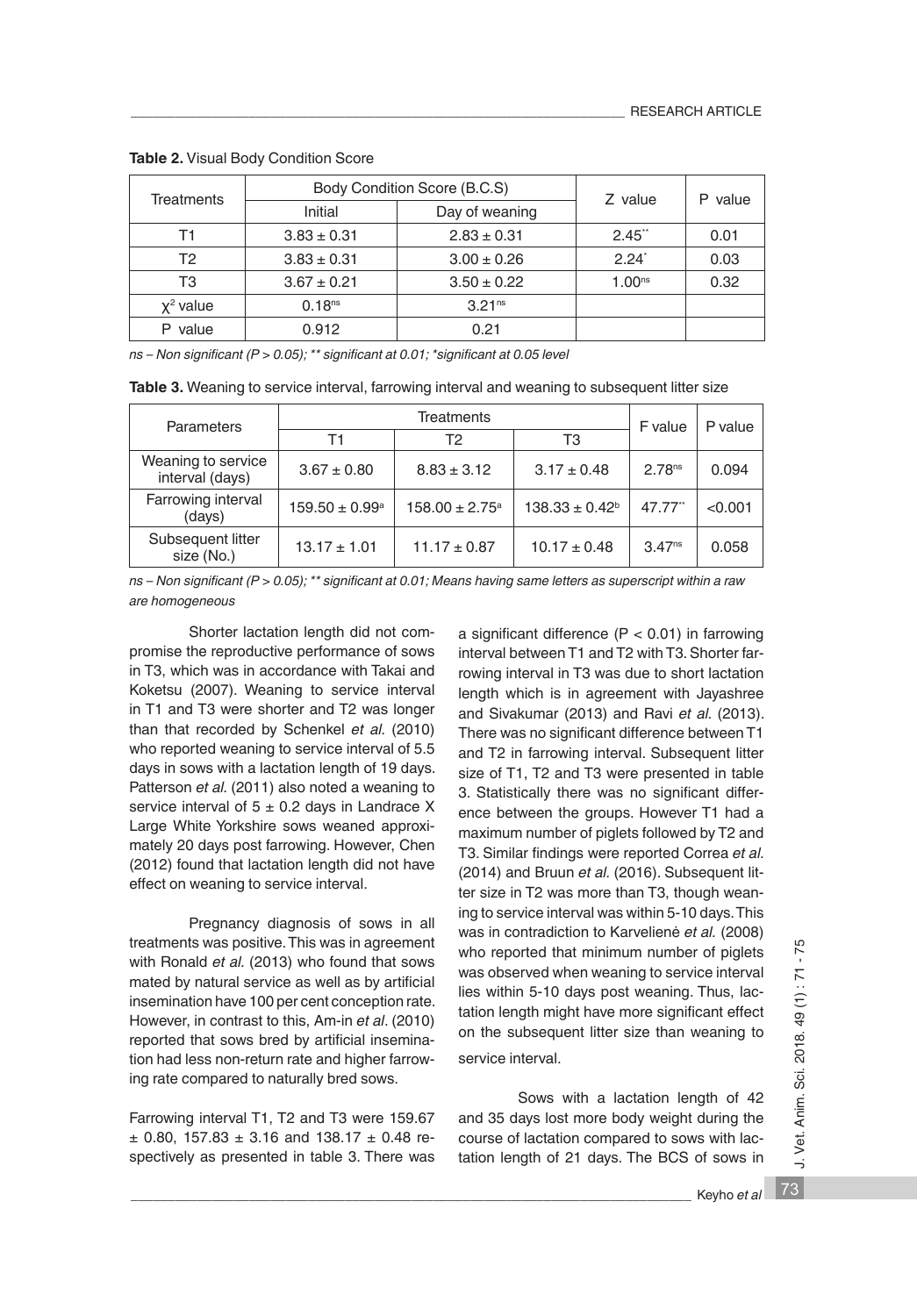shorter lactation length was better than sows with longer lactation length. Weaning to service interval was similar irrespective of lactation length. The outcome of natural mating have 100 per cent conception rate. Shorter the lactation length shorter is the farrowing interval. Subsequent litter size was higher in sows with longer lactation length. However reducing the lactation length leads to more farrowing per sows during its reproductive life.

# **Acknowledgment**

This study has been carried out as part of Master Research programme and the financial support provided by Kerala Veterinary and Animal Sciences University is acknowledged.

# **References**

- Am-in, N., Tantasuparuk, W. and Techakumphu, M. 2010. Comparison of artificial insemination with natural mating on smallholder farms in Thailand, and the effects of boar stimulation and distance of semen delivery on sow reproductive performance. *Trop. Anim. Hlth Prod.* **42:** 921-924.
- Bruun, T.S., Amdi, C., Vinther, J., Schop, M., Strathe, A.B. and Hansen, C.F. 2016. Reproductive performance of "nurse sows" in Danish piggeries. *Theriogenology*. **6:** 981-987.
- Chen, T.Y. 2012. Dietary energy manipulations and reproductive performance in primiparous sows *Phd. thesis,* School of Animal and Veterinary Sciences, University of Adelaide, 50p.
- Correa, J.S., Herrera-Camacho, J., Pérez-Sánchez, R.E. and Gutiérrez-Vázquez, E. 2014. Effect of lactation length, weaning to service interval and farrowing to service interval on next litter size in a commercial pig farm in Mexico.*Livestock Res. Rural Dev.* **26:** 1.
- Cozler, L.Y., Dagorn, J., Dourmad, J.Y., Johansen, S. and Aumaître, A. 1997.

Effect of weaning-to-conception interval and lactation length on subsequent litter size in sows. *Livestock Prod. Sci.* **51:** 1-11.

- Jayashree, P.C. and Sivakumar, T. 2013**.**  Influence of early weaning on productive and reproductive performance in large white yorkshire pigs. *Tamil Nadu J. Vet. Anim. Sci.* **9:** 207 – 212.
- Karvelienė, B., Šernienė, L. and Riškevičienė, V. 2008. Effect of different factors on weaning-to-first-service interval in lithuanian pig herds. *Veterinarija zootechnika*. **41:** 63.
- Lee, S.H., Joo, Y.K., Lee, J.W., Ha, Y.J., Yeo, J.M. and Kim, W.Y. 2014. Dietary Conjugated Linoleic Acid (CLA) increases milk yield without losing body weight in lactating sows. *J. Anim. Sci. and Technol.* **56:** 11.
- Lesskiu, P.E., Bernardi, M.L., Wentz, I. and Bortolozzo, F.P. 2015. Effect of body development from first insemination to first weaning onperformance and culling until the third farrowing of Landrace x Large White swine females. *Arquivo Brasileiro de Medicina Veterinária e Zootecnia*. **67:** 465-473.
- Maes, D.G.D., Janssens, G.P.J., Delputte, P., Lammertyn, A. and de Kruif, A. 2004. Back fat measurements in sows from three commercial pigherds: relationship with reproductive efficiency and correlation with visual body condition scores. *Livestock Prod. Sci.* **91:** 57-67.
- Mageshram, D. 2015. Litter perormance of large white yorkshire pigs raised in different farrowing housing systems**.** *M.V.Sc thesis,* Kerala Veterinary and Animal Sciences University, Mannuthy, 23p.
- Muirhead, M. and Alexander, **T**. 1997. Nutrition and Disease. Managing Pig Health and the Treatment of Disease. A Reference for the Farm. 5M Enterprises, Sheffield, UK. pp. 441– 470.
- 74 Effect of lactation length on reproductive performance of...

J. Vet. Anim. Sci. 2018. 49 (1): 71 - 75 J. Vet. Anim. Sci. 2018. 49 (1) : 71 - 75